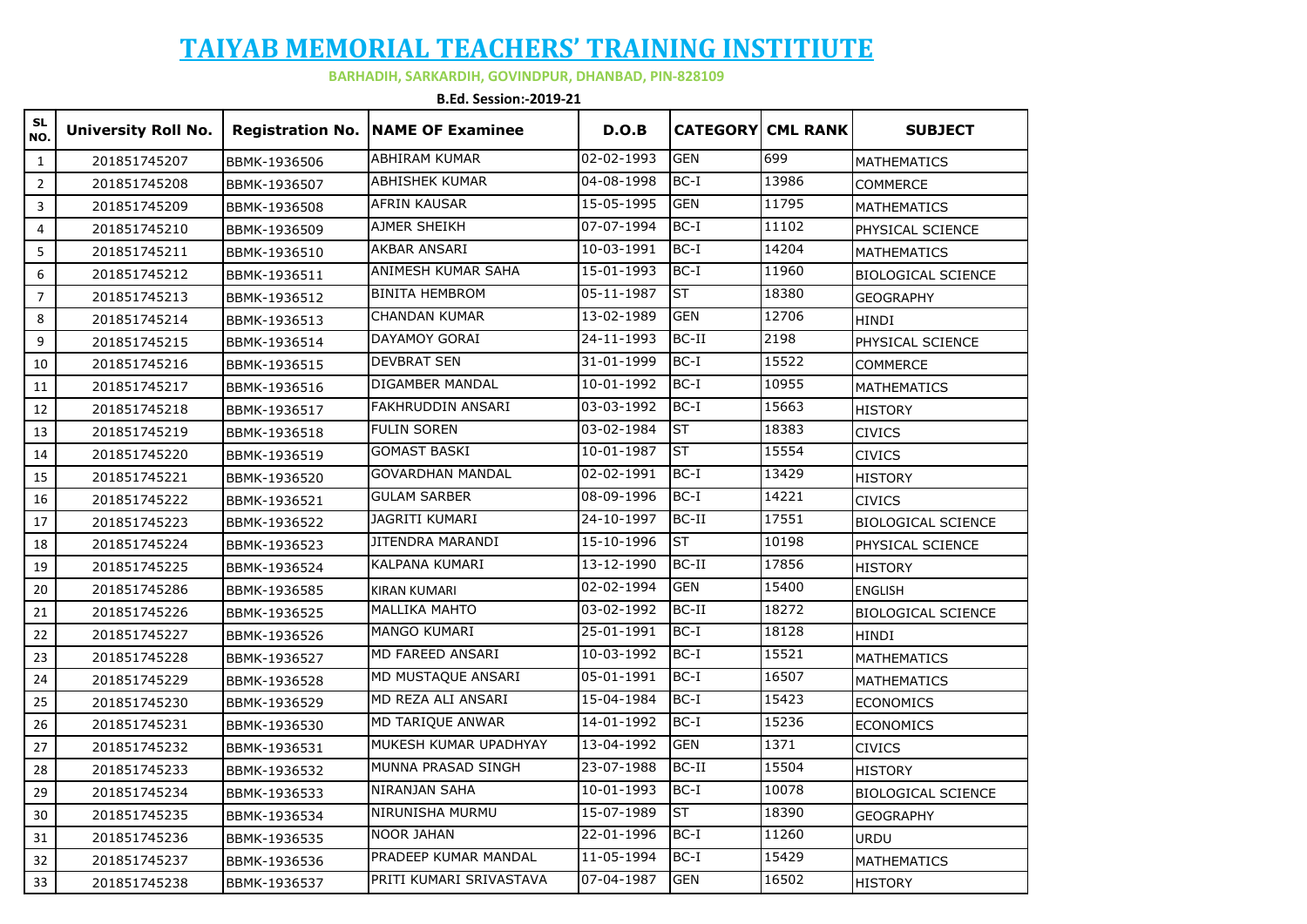# **TAIYAB MEMORIAL TEACHERS' TRAINING INSTITIUTE**

#### **BARHADIH, SARKARDIH, GOVINDPUR, DHANBAD, PIN-828109**

**B.Ed. Session:-2019-21** 

| <b>SL</b><br>NO. | <b>University Roll No.</b> |              | <b>Registration No. NAME OF Examinee</b> | D.O.B      |            | <b>CATEGORYICML RANK</b> | <b>SUBJECT</b>            |
|------------------|----------------------------|--------------|------------------------------------------|------------|------------|--------------------------|---------------------------|
| 34               | 201851745239               | BBMK-1936538 | RAJEEV MANDAL                            | 06-10-1992 | $BC-I$     | 6323                     | <b>ECONOMICS</b>          |
| 35               | 201851745240               | BBMK-1936539 | <b>RAKESH KUMAR</b>                      | 17-09-1992 | <b>GEN</b> | 4560                     | <b>MATHEMATICS</b>        |
| 36               | 201851745241               | BBMK-1936540 | RINKU KUMARI                             | 05-04-1992 | <b>GEN</b> | 12580                    | <b>HISTORY</b>            |
| 37               | 201851745242               | BBMK-1936541 | RONITA HEMBROM                           | 15-02-1994 | <b>ST</b>  | 18048                    | <b>HINDI</b>              |
| 38               | 201851745243               | BBMK-1936542 | SAHEBLAL HEMBROM                         | 05-02-1985 | ST         | 17306                    | <b>CIVICS</b>             |
| 39               | 201851745244               | BBMK-1936543 | SANJAY SEN                               | 02-01-1989 | $BC-I$     | 15220                    | <b>CIVICS</b>             |
| 40               | 201851745245               | BBMK-1936544 | SANJEET KUMAR GIRI                       | 12-01-1993 | <b>GEN</b> | 4521                     | <b>MATHEMATICS</b>        |
| 41               | 201851745246               | BBMK-1936545 | SARIKA SULTANA                           | 25-03-1995 | $BC-I$     | 15222                    | <b>HINDI</b>              |
| 42               | 201851745247               | BBMK-1936546 | SHAGUFTA NAAZ                            | 29-12-1994 | BC-II      | 10245                    | <b>ECONOMICS</b>          |
| 43               | 201851745248               | BBMK-1936547 | SHAMBHAVI KUMARI                         | 02-01-1997 | <b>GEN</b> | 12903                    | <b>COMMERCE</b>           |
| 44               | 201851745249               | BBMK-1936548 | <b>SHAMBHU KUMAR</b>                     | 02-09-1994 | $BC-I$     | 3756                     | <b>MATHEMATICS</b>        |
| 45               | 201851745250               | BBMK-1936549 | SHAMIYA BANO                             | 08-02-1997 | <b>GEN</b> | 3432                     | <b>BIOLOGICAL SCIENCE</b> |
| 46               | 201851745251               | BBMK-1936550 | SHAZADI PERWEEN                          | 10-01-1996 | $BC-I$     | 11985                    | <b>HINDI</b>              |
| 47               | 201851745252               | BBMK-1936551 | SONU KUMAR GHOSH                         | 02-03-1997 | BC-II      | 15048                    | <b>GEOGRAPHY</b>          |
| 48               | 201851745253               | BBMK-1936552 | SUDARSHAN MAHATO                         | 22-02-1995 | $BC-I$     | 8871                     | PHYSICAL SCIENCE          |
| 49               | 201851745254               | BBMK-1936553 | LAKHAN HANSDA                            | 05-01-1989 | <b>ST</b>  | 16566                    | <b>CIVICS</b>             |
| 50               | 201851745255               | BBMK-1936554 | NIRMAL KISKU                             | 20-05-1987 | <b>ST</b>  | 14946                    | <b>CIVICS</b>             |
| 51               | 201851745256               | BBMK-1936555 | RAHUL KUMAR SINGH                        | 02-12-1994 | <b>GEN</b> | 5755                     | <b>MATHEMATICS</b>        |
| 52               | 201851745257               | BBMK-1936556 | MOHAN KUMAR MAHATO                       | 12-12-1993 | BC-II      | 11440                    | PHYSICAL SCIENCE          |
| 53               | 201851745258               | BBMK-1936557 | <b>SANATAN YADAV</b>                     | 15-03-1993 | BC-II      | 17432                    | <b>HINDI</b>              |
| 54               | 201851745259               | BBMK-1936558 | NAHIDA PARWEEN                           | 10-12-1992 | BC-II      | 13148                    | <b>URDU</b>               |
| 55               | 201851745260               | BBMK-1936559 | <b>ISHWAR CHANDRA GHANTY</b>             | 03-03-1992 | BC-II      | 15995                    | <b>CIVICS</b>             |
| 56               | 201851745261               | BBMK-1936560 | MD NISAR ANSARI                          | 01-01-1997 | $BC-I$     | 9175                     | PHYSICAL SCIENCE          |
| 57               | 201851745262               | BBMK-1936561 | <b>REKHA ROY</b>                         | 03-10-1995 | BC-II      | 12449                    | <b>ECONOMICS</b>          |
| 58               | 201851745263               | BBMK-1936562 | <b>BHOLANATH PANDIT</b>                  | 02-02-1995 | $BC-I$     | 12939                    | <b>MATHEMATICS</b>        |
| 59               | 201851745264               | BBMK-1936563 | ASHOK KUMAR SINGH                        | 05-01-1990 | <b>GEN</b> | 10473                    | PHYSICAL SCIENCE          |
| 60               | 201851745265               | BBMK-1936564 | <b>JIYARAM PAUL</b>                      | 17-09-1991 | $BC-I$     | 14148                    | <b>HISTORY</b>            |
| 61               | 201851745266               | BBMK-1936565 | KRISHNA PADA MANDAL                      | 01-02-1990 | $BC-I$     | 4527                     | <b>CIVICS</b>             |
| 62               | 201851745267               | BBMK-1936566 | MD SHAUKAT ALI                           | 12-09-1993 | <b>GEN</b> | 18252                    | <b>CIVICS</b>             |
| 63               | 201851745268               | BBMK-1936567 | <b>BAPI MONDAL</b>                       | 12-10-1995 | $BC-I$     | 1981                     | <b>ECONOMICS</b>          |
| 64               | 201851745269               | BBMK-1936568 | CHITTARANJAN MANDAL                      | 01-03-1993 | $BC-I$     | 18615                    | <b>HISTORY</b>            |
| 65               | 201851745270               | BBMK-1936569 | TRIDEV KUMAR MAHTO                       | 09-05-1997 | $BC-I$     | 13318                    | <b>MATHEMATICS</b>        |
| 66               | 201851745271               | BBMK-1936570 | SHIV SHANKAR KUMAR                       | 30-11-1991 | BC-II      | 7850                     | <b>ECONOMICS</b>          |
| 67               | 201851745272               | BBMK-1936571 | <b>ANIL KUMAR</b>                        | 15-01-1996 | $BC-I$     | 13684                    | <b>ECONOMICS</b>          |